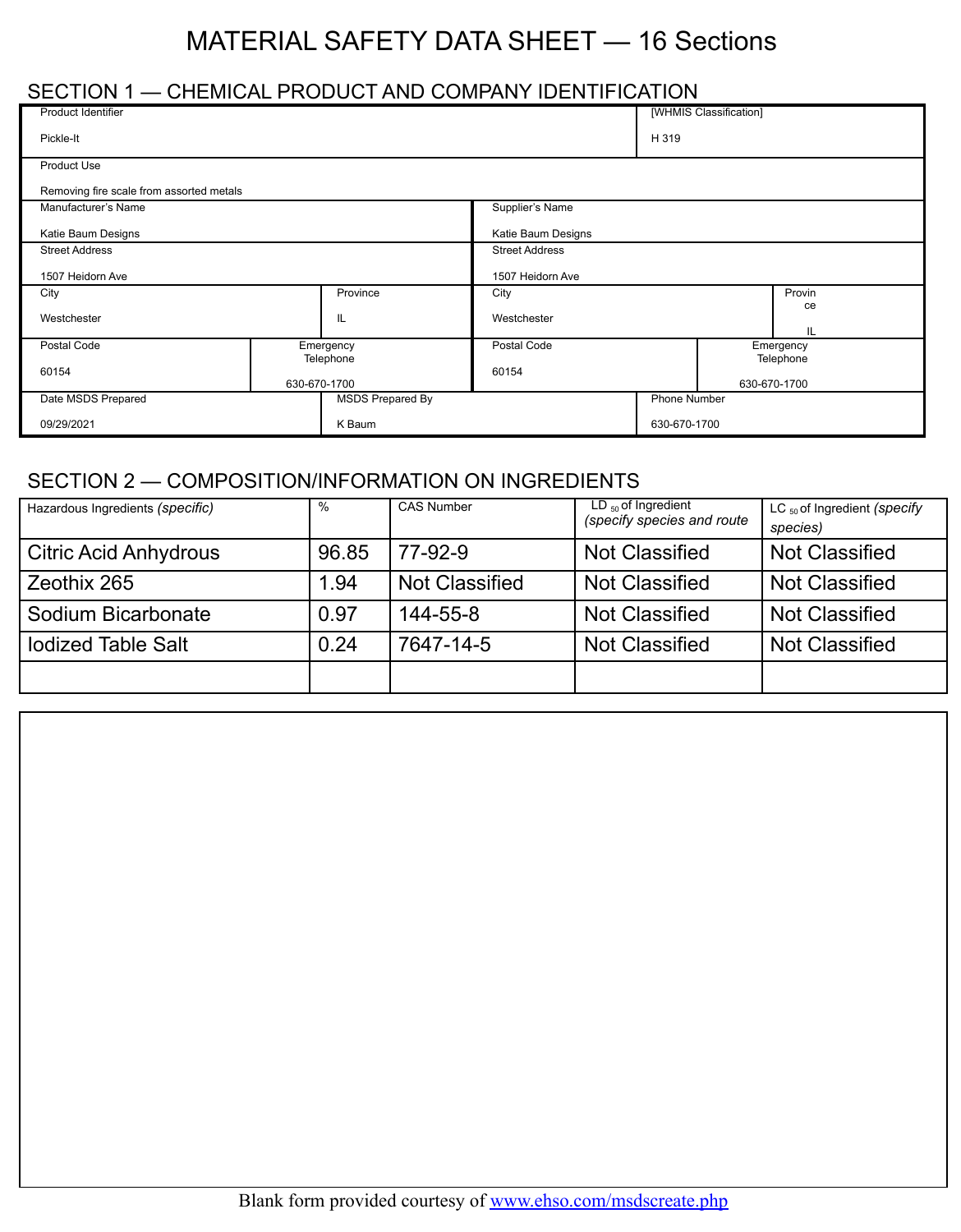Classification (Reg. (EC) No 1272/2008) Eye irritation, Category 2, H319: Causes serious eye irritation Classification (67/548/EEC, 1999/45/EC) Irritant R36: Irritating to Eyes

rgemay<br>Sawiji 431 B

WHMIS Symbols]

Warning Potential Health Effects

Causes eye irritation, category 2 H319: Causes Serious Eye Irritation.

Precautionary statements: Prevention: P264, P280 Wash skin thoroughly after handling. Wear protective gloves/eye protection/face protection. Response: P305 + P351 + P338 IF IN EYES: Rinse cautiously with water for several minutes. Remove contact lenses. If present and easy to do. Continue rinsing. P337 + P313 If eye irritation persists: Get medical advice/attention.

#### SECTION 3 — HAZARDS IDENTIFICATION SECTION 4 — FIRST AID MEASURES

**Skin Contact**

Immediately flush skin with large amounts of water.

**Eye Contact**

Remove contact lenses. Rinse immediately with plenty of water, also under eylids.

**Inhalation** Move person to fresh air.

**Ingestion**

Drink plenty of water. If swallowed DO NOT induce vomiting.

SAMPLE FORMAT PROVIDED BY THE WORKERS' COMPENSATION BOARD OF BRITISH COLUMBIA

Blank form provided courtesy of [www.ehso.com/msdscreate.php](http://www.ehso.com/msdscreate.php)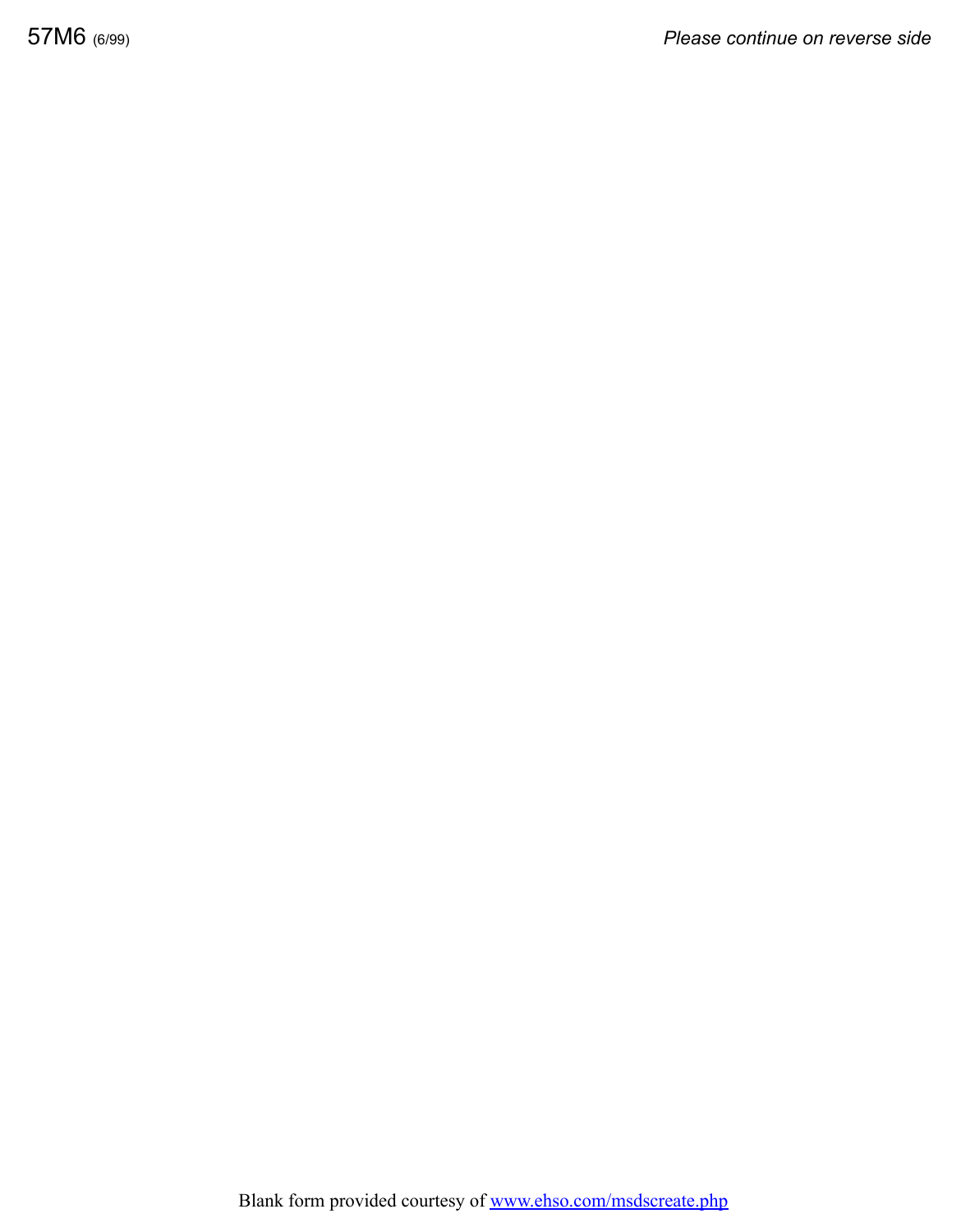## SECTION 5 — FIRE FIGHTING MEASURES

| Flammable                                                                                                                                                                        | If yes, under which conditions?        |                                                                                                                                                                                                                                                                                                           |  |  |
|----------------------------------------------------------------------------------------------------------------------------------------------------------------------------------|----------------------------------------|-----------------------------------------------------------------------------------------------------------------------------------------------------------------------------------------------------------------------------------------------------------------------------------------------------------|--|--|
| χ<br>$\Box$ Yes                                                                                                                                                                  |                                        |                                                                                                                                                                                                                                                                                                           |  |  |
| No<br><b>Means of Extinction</b>                                                                                                                                                 |                                        |                                                                                                                                                                                                                                                                                                           |  |  |
| Water spray, dry powder, foam, carbon dioxide CO2                                                                                                                                |                                        |                                                                                                                                                                                                                                                                                                           |  |  |
| Flashpoint (°C) and Method                                                                                                                                                       | Upper Flammable Limit (% by volume)    | Lower Flammable Limit (% by volume)                                                                                                                                                                                                                                                                       |  |  |
| Autoignition Temperature (°C)                                                                                                                                                    | Explosion Data - Sensitivity to Impact | Explosion Data - Sensitivity to Static Discharge                                                                                                                                                                                                                                                          |  |  |
| <b>Hazardous Combustion Products</b>                                                                                                                                             |                                        |                                                                                                                                                                                                                                                                                                           |  |  |
| [NFPA]                                                                                                                                                                           |                                        |                                                                                                                                                                                                                                                                                                           |  |  |
| Leak and Spill Procedures                                                                                                                                                        |                                        |                                                                                                                                                                                                                                                                                                           |  |  |
|                                                                                                                                                                                  |                                        |                                                                                                                                                                                                                                                                                                           |  |  |
| 5,2 and 5,3 information                                                                                                                                                          |                                        |                                                                                                                                                                                                                                                                                                           |  |  |
| Hamdling Procedures and<br>Espaigamento                                                                                                                                          |                                        |                                                                                                                                                                                                                                                                                                           |  |  |
| Avoid creating dust. Do not breathe dust. Avoid contact with skin and eyes. Normal measures for preventative fire protection, fire and explosion.<br>Dust explosion Class - St 1 |                                        |                                                                                                                                                                                                                                                                                                           |  |  |
|                                                                                                                                                                                  |                                        |                                                                                                                                                                                                                                                                                                           |  |  |
| <b>School second</b><br>Education also was week-                                                                                                                                 |                                        |                                                                                                                                                                                                                                                                                                           |  |  |
| storage: Incompatible with strong bases and oxidizing agents. Other data: No decomposition if stored and applied as directed.                                                    |                                        | Requirements for storage areas and containers: Keep in an area equipped with acid resistant flooring. Keep container tightly closed in a dry<br>and well-ventilated place. Further information on storage conditions: Do not store at temperatures above $30 \text{ C} / 86 \text{ F}$ . Advice on common |  |  |
|                                                                                                                                                                                  |                                        |                                                                                                                                                                                                                                                                                                           |  |  |
|                                                                                                                                                                                  |                                        |                                                                                                                                                                                                                                                                                                           |  |  |
|                                                                                                                                                                                  |                                        |                                                                                                                                                                                                                                                                                                           |  |  |
|                                                                                                                                                                                  |                                        |                                                                                                                                                                                                                                                                                                           |  |  |
| SECTION 6 - ACCIDENTAL RELEASE MEASURES                                                                                                                                          |                                        |                                                                                                                                                                                                                                                                                                           |  |  |
| SECTION 7 - HANDLING AND STORAGE                                                                                                                                                 |                                        |                                                                                                                                                                                                                                                                                                           |  |  |
| SECTION 8 - EXPOSURE CONTROL / PERSONAL PROTECTION                                                                                                                               |                                        |                                                                                                                                                                                                                                                                                                           |  |  |
| <b>Exposure Limits</b><br><b>NONE</b><br>$\Box$ ACGIH TLV                                                                                                                        | $\Box$ OSHA PEL                        | $\Box$ Other (specify)                                                                                                                                                                                                                                                                                    |  |  |
| Specific Engineering Controls (such as ventilation, enclosed process)                                                                                                            |                                        |                                                                                                                                                                                                                                                                                                           |  |  |
| Provide adequate ventilation                                                                                                                                                     |                                        |                                                                                                                                                                                                                                                                                                           |  |  |
|                                                                                                                                                                                  |                                        |                                                                                                                                                                                                                                                                                                           |  |  |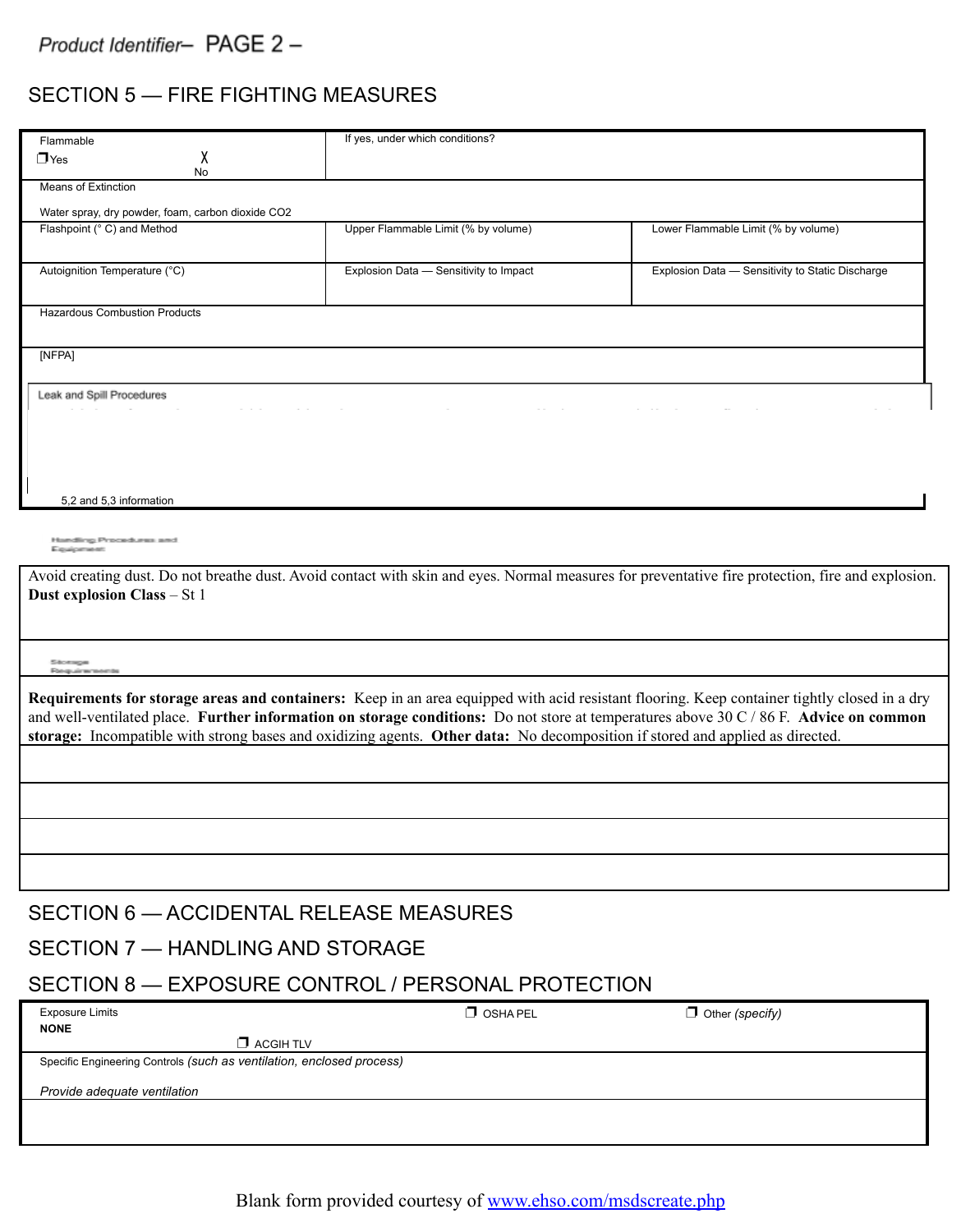Г

| X Respirator<br>Personal Protective Equipment X Gloves                                                                                                  | X Eye | ┑<br>Footwear | $\Box$ Clothing | $\Box$ Other |
|---------------------------------------------------------------------------------------------------------------------------------------------------------|-------|---------------|-----------------|--------------|
| If checked, please specify type                                                                                                                         |       |               |                 |              |
| Safety glasses - Safety gloves for protection against chemicals - Respirator<br>with appropriate filter - half mask with a particle filter. P2 (EN 143) |       |               |                 |              |
|                                                                                                                                                         |       |               |                 |              |
|                                                                                                                                                         |       |               |                 |              |

T

Avoid dust formation

## SECTION 9 — PHYSICAL AND CHEMICAL PROPERTIES

| <b>Physical State</b>   | Odour and Appearance                            | Odour Threshold (ppm)  |
|-------------------------|-------------------------------------------------|------------------------|
| Powder                  | Odourless/crystalline                           |                        |
| Specific Gravity        | Vapour Density (air = $1$ )                     | Vapour Pressure (mmHq) |
| 192,13 g/mol            | 1.665 g/cm3                                     |                        |
| <b>Evaporation Rate</b> | Boiling Point (° C)                             | Freezing Point (° C)   |
|                         | Ca, 153 C                                       |                        |
| pH                      | Coefficient of Water/Oil Distribution           | [Solubility in Water]  |
| 1.8 at 5% 25 C          | Log Pow: - 1,72 log Pow: - 1,8- -0,2 calculated | Ca, 800 gl/at 20 C     |

## SECTION 10 - STABILITY AND REACTIVITY

| Chemical<br>$XYes \nightharpoonup No$<br>Stability                                         | If no, under which conditions? |  |  |
|--------------------------------------------------------------------------------------------|--------------------------------|--|--|
| Incompatibility with Other<br>$XYes \nightharpoonup No$<br>Substances                      | If yes, which ones?            |  |  |
|                                                                                            |                                |  |  |
|                                                                                            | Strong Bases Oxidizing Agents  |  |  |
| Reactivity, and under what conditions? No decomposition if stored and applied as directed. |                                |  |  |
| <b>Hazardous Decomposition Products</b>                                                    |                                |  |  |

Build – up of dangerous/toxic fumes possible in cases of fire/high temperatures.

# SECTION 11 — TOXICOLOGICAL INFORMATION

Effects of Acute Exposure

No information available

Effects of chronic exposure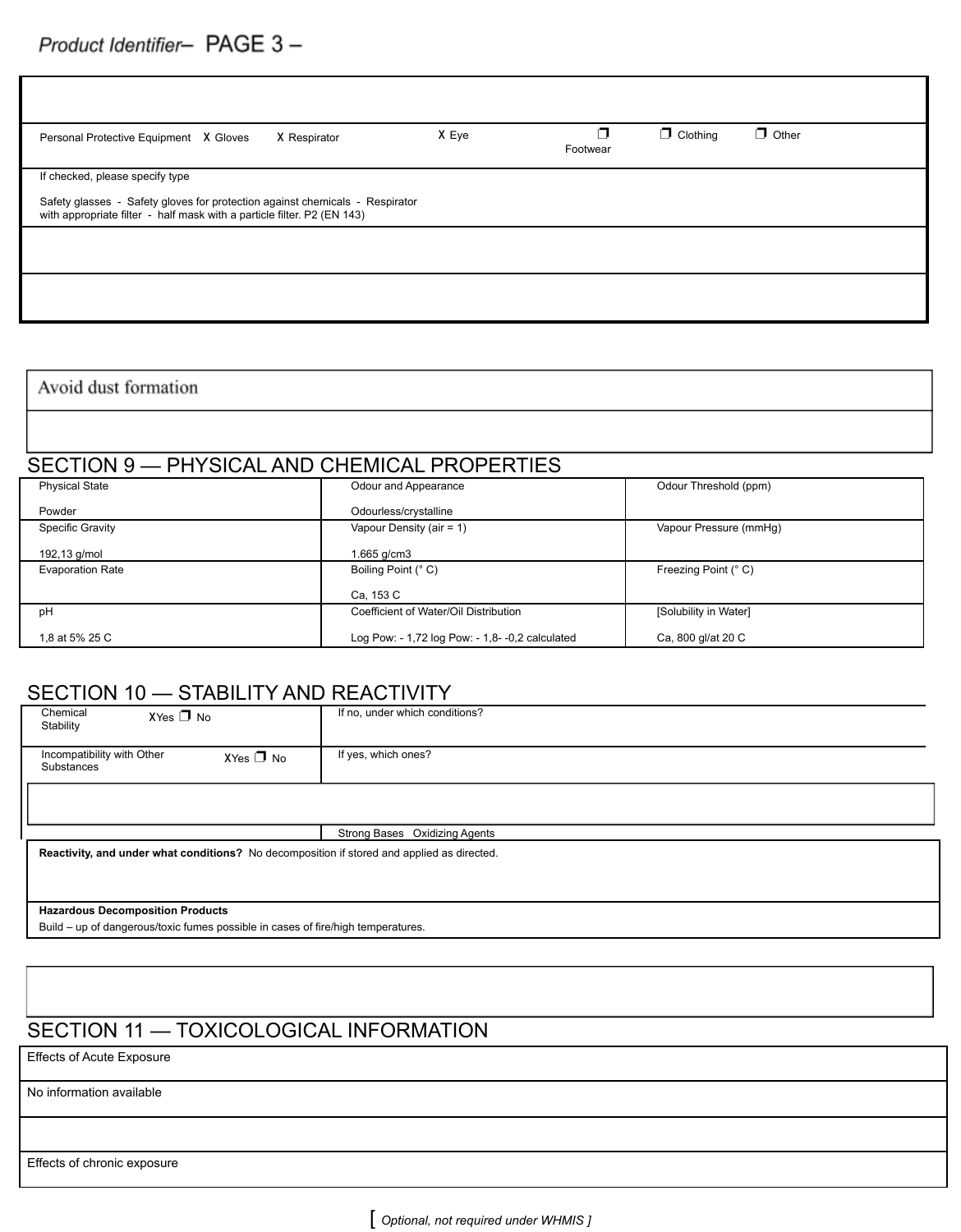| No information available                                 |                              |
|----------------------------------------------------------|------------------------------|
|                                                          |                              |
|                                                          |                              |
| Irritancy of Product                                     |                              |
| Skin sensitization No skin irritation or sensitization   | Respiratory sensitization    |
| Carcinogenicity-IARC None                                | Carcinogenicity - ACGIH None |
| Reproductive toxicity None                               | Teratogenicity<br>None       |
| Embrotoxicity In Vivo tests did not show mutagen effects | Mutagenicity None            |
| Name of synergistic products/effects Not known           |                              |

Blank form provided courtesy of [www.ehso.com/msdscreate.php](http://www.ehso.com/msdscreate.php)

*Please continue on reverse side*